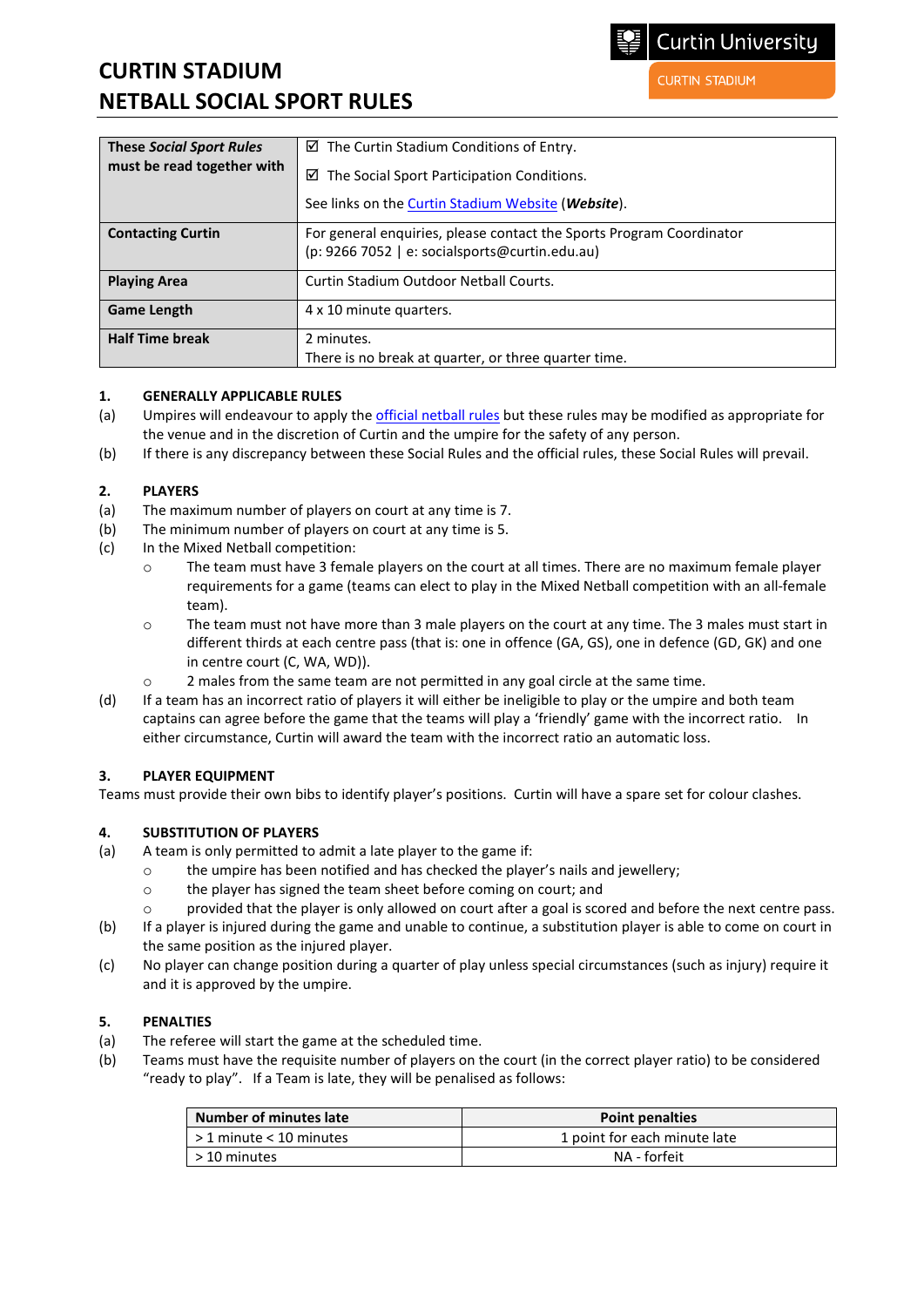**CURTIN STADIUM** 

Curtin University

# **6. SCORING**

- (a) A goal is scored when the ball passes through the rim of the hoop from a shot taken inside the circle at the attacking end by the GA or GS. Each goal is worth 1 point.
- (b) Umpires will hold their arm up vertically if a goal is scored in place of blowing their whistle.

#### **7. CAUTIONS, WARNINGS, SEND OFFS**

- (a) Umpires may issue cautions, warnings or send offs at any time in their discretion.
- (b) If a player is continually breaking the rules without making an effort to adjust after being spoken to by the umpire or displaying anti-social behaviour they will be given a Caution.
- (c) If the player continues to break the rules or display inappropriate behaviour, the umpire will hold time and give the player an official Warning which will be recorded on the team sheet. If for any reason a player refuses to provide their name to the umpire, a penalty will be awarded against the captain and the umpire has the discretion to send off the player immediately. If any player receives 3 Warnings during one season, they will be suspended for the next game.
- (d) Incidents of inappropriate behaviour, rough play or continually breaking the rules will result in player being sent off for a minimum of 2 goals. It will be at the discretion of the umpire and supervisor on duty as to whether the player is permitted on court for the remainder of the game.
- (e) A player who is sent off, is also automatically suspended for the next game.

#### **8. ADVANTAGE**

The umpires will refrain from blowing the whistle for an infringement when by doing so the non-infringing team would be disadvantaged. The umpire will indicate this by calling 'advantage' and stating the infringement.

#### **9. PENALTIES**

- (a) When the umpire awards a penalty, the penalty must be set in the correct position and the offending player must stand beside the player who is awarded the penalty. The player must not obstruct the play in any way (including verbal communication or physical movement) until the ball has left the other player's. hands
- (b) The umpire can allow a player to play on advantage if the infringing player is not in the correct position and provided the umpire deems the advantage does not otherwise impact play. The umpire will call 'Advantage not set (infringing players position)' at which the infringing player must stand out of play and may not make any attempt to disrupt the pass. The pass must be taken from the point where the offence occurred.
- (c) The umpire may award penalties for:

| <b>Rule</b>         | Explanation                                                                        |
|---------------------|------------------------------------------------------------------------------------|
| Obstruction         | A defending player has not reached the required 3 feet from the grounded foot when |
|                     | defending.                                                                         |
| Contact             | A player makes unduly physical contact with an opposing player.                    |
| <b>Ball Contact</b> | A player contacts the ball whilst it is in the hands of the opposition.            |
| Abuse               | Abusive language or actions directed towards a player or the umpire or spectator.  |
| Intimidation        | Deliberately blocking the face of a GS/GA who is shooting for a goal or make       |
|                     | distracting/intimidating hand movements.                                           |
| Obstruction         | A player deliberately obstructs/holds another player with their body or arms.      |

- (d) Goals may be shot from a penalty but not from a free pass. A free pass must be passed to another player.
- (e) Additional penalties may be awarded by the umpire in the umpire's discretion.

#### **10. FREE PASSES**

(a) When a free pass is awarded, the offending player is not required to stand out of play. The pass must be from the point where the offence occurred. Free passes are awarded for:

| Rule         | Explanation                                                                                  |
|--------------|----------------------------------------------------------------------------------------------|
| Stepping     | A player with possession of the ball takes more than one step with the landing foot.         |
| Offside      | A player has entered an area of the court that is out of bounds to that position.            |
| Out of Court | Any part of a player's body goes out of court while in possession of the ball or when the    |
|              | ball goes out of court and the last player to touch the ball gives away the free pass. The   |
|              | player must take the free pass with their foot 'toeing', but not covering, the outside line. |